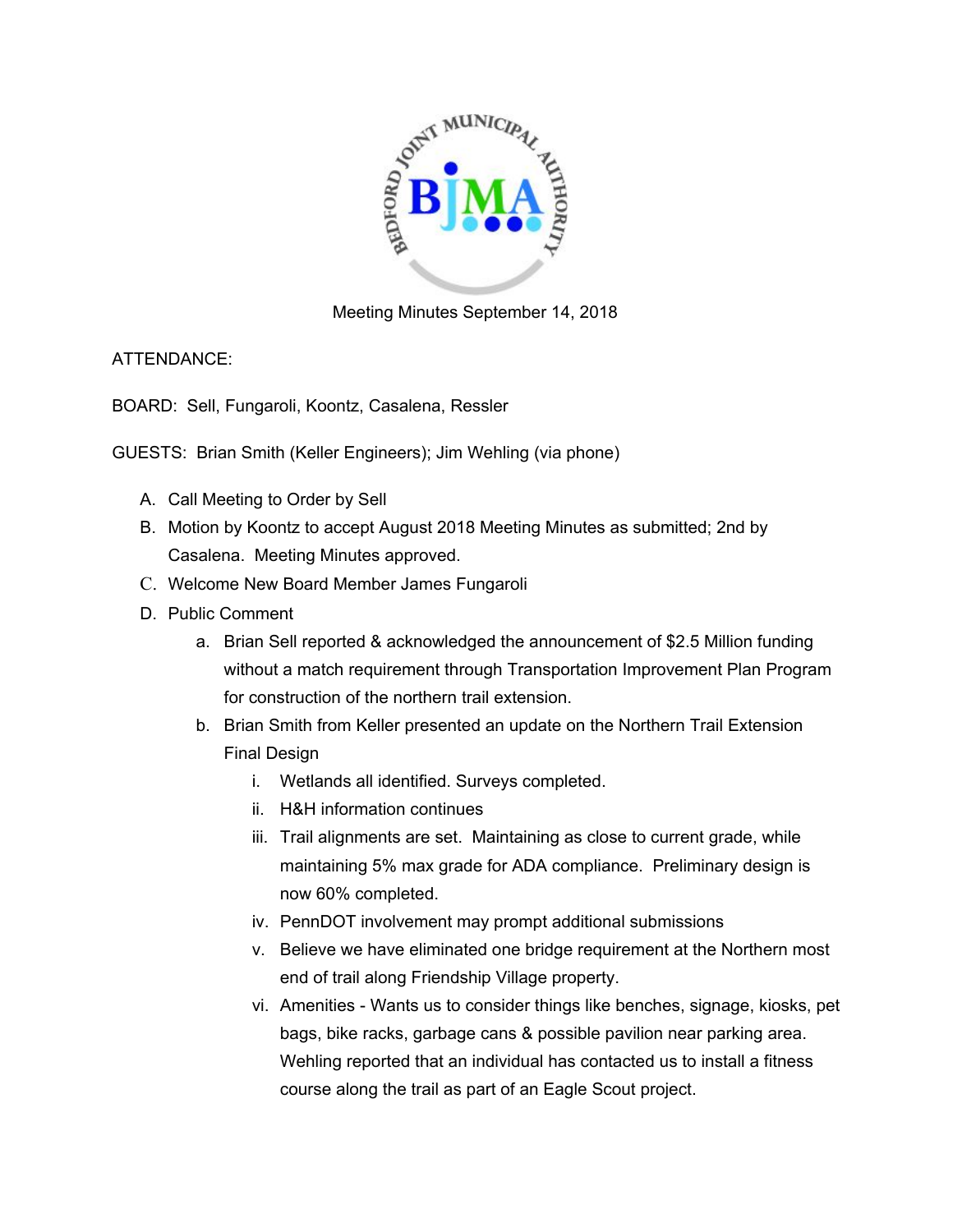- vii. Joint Permit target submission date January 2019
- viii. NPDES permit may not be needed. (9 mos to a year approval process)
- ix. Easements Attorney Bill Snyder is working on the legal documents
- x. Nicki Donahoe will be our PennDOT representative. Nicki and Brian Smith will lay out a timeline/schedule.
- E. Old Business
	- 1. Horse Use Agreement with Omni Bedford Springs Finally received marked up version back from Omni Corporate office. Suggest further modifying the agreement to add an annual component to automatically renew annually until terminated by either party. Koontz made motion to accept modifications and include annual renewal component, 2nd by Casalena. Ressler to contact Attorney Snyder to make changes so we can submit to Omni again or approval and execution.
	- 2. Google Street View Images are posted for a portion of trail and Google confirmed receipt of equipment return.
	- 3. Fence Post Sponsorships we installed 13. We received 5 more sponsorship. Will wait until we have 10 before ordering due to shipping costs. Ressler to post reminder to purchase on Facebook for Christmas gifts.

## E. New Business

- 1. Meeting with Old Bedford Village Brian Sell to coordinate a meeting to present drawings. May need to meet with the OBV Property Committee before an OBV board meeting. We believe October 10th may be the next board meeting. Bill Leidholm from Omni has offered and agreed to provide testimony about the Omni Bedford Springs experience with the trail.
- 2. Conversation with Friendship Village Brian Sell left a message for new owners. Brian to follow to have a conversation to meet and update owners on trail plans.
- 3. Rotary Santa Run was mentioned, but does not appear to be a Chamber Scheduled event. Their last event is the Turkey Trot at the Springs. Sell to contact Kellie at Chamber to see if they would want a display of Northern Extension at the Registration for Turkey Trot just for awareness.
- F. Reports of Officers
	- Chairman no report
	- Vice Chairman no report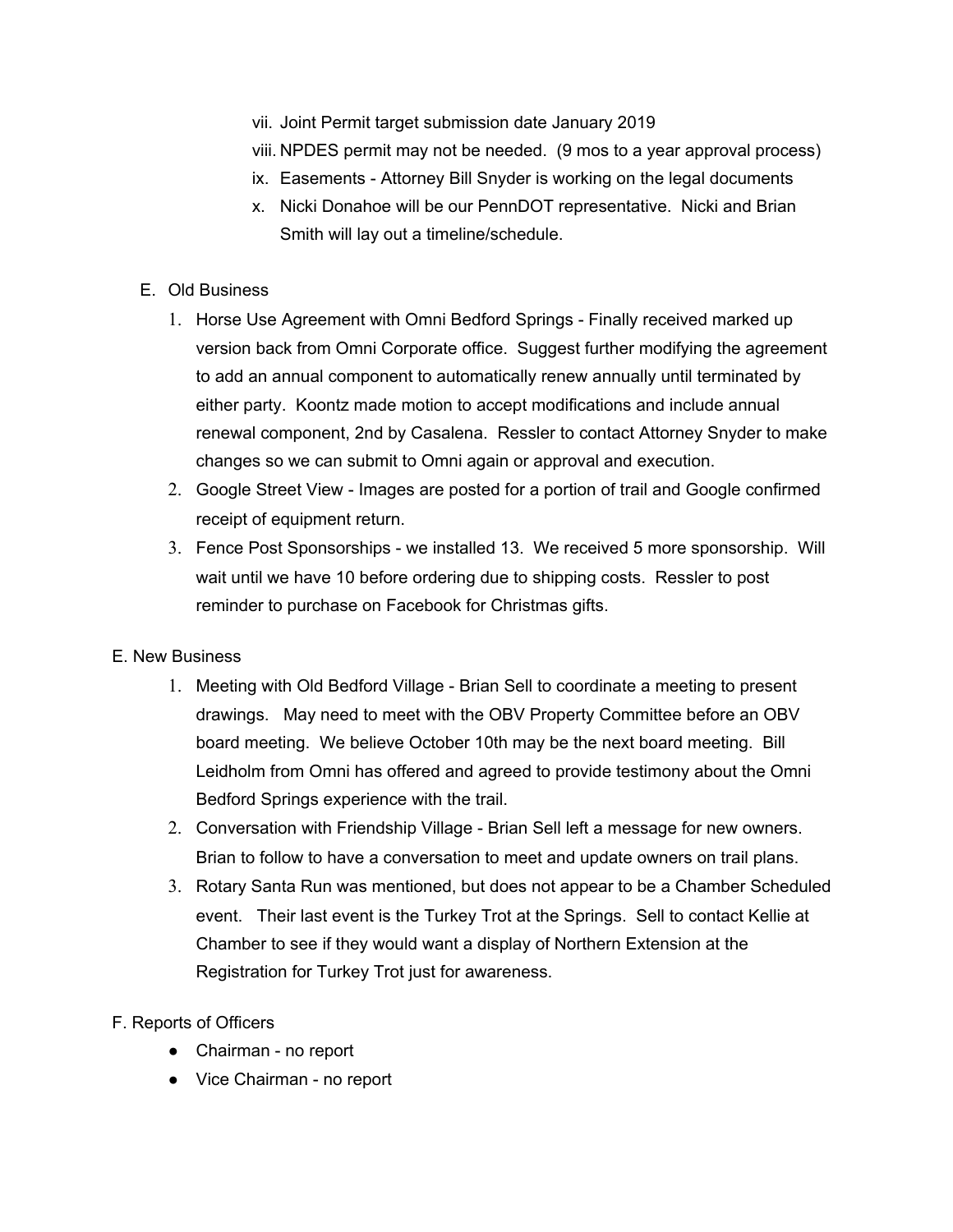- Secretary Naming of Trail & Plaque for Trail. Tonya Grimes had discussed with Congressman Shuster various names to be used to recognize the Congressman for his involvement in the success of the trail. Ressler presented the name as suggested by Tonya Grimes and preferred by Shuster: The Shuster Way Heritage Trail. After much discussion and upon further consideration, the Board elected to continue evaluation before finalizing any name change.
- Treasurer See attached Treasurer's Report. Presented Bedford Fulton Outdoor Education Organization info & request for donations & membership application. Suggested board members consider individual membership. \$32,000 CFA Reimbursement request already submitted. Additional \$17,000 CFA Reimbursement request to be submitted today. Presented bank records which needed updated due to addition of new board member to account. Suggested Amazon Smile something to consider to earn ½% from purchases to a participating 501c3. Motion by Ressler to pay bills, submit CFA Reimbursement request & proceed with Amazon Smile on behalf of BJMA, 2nd by Casalena.
- Secretary-Treasurer Reported that the next Bedford Springs Trail Building Day will be September 18th. REI, Fat Jimmy's, Laurel Highlands On and Off Road Bicycle Association (LORBA) all joining forces to work on single track construction at Springs. Invite others to help.

Motion to adjourn by Ressler at 10:00 AM. 2nd by Sell. Meeting adjourned. Next Meeting will be October 12th, 2018 @ 8:15 AM